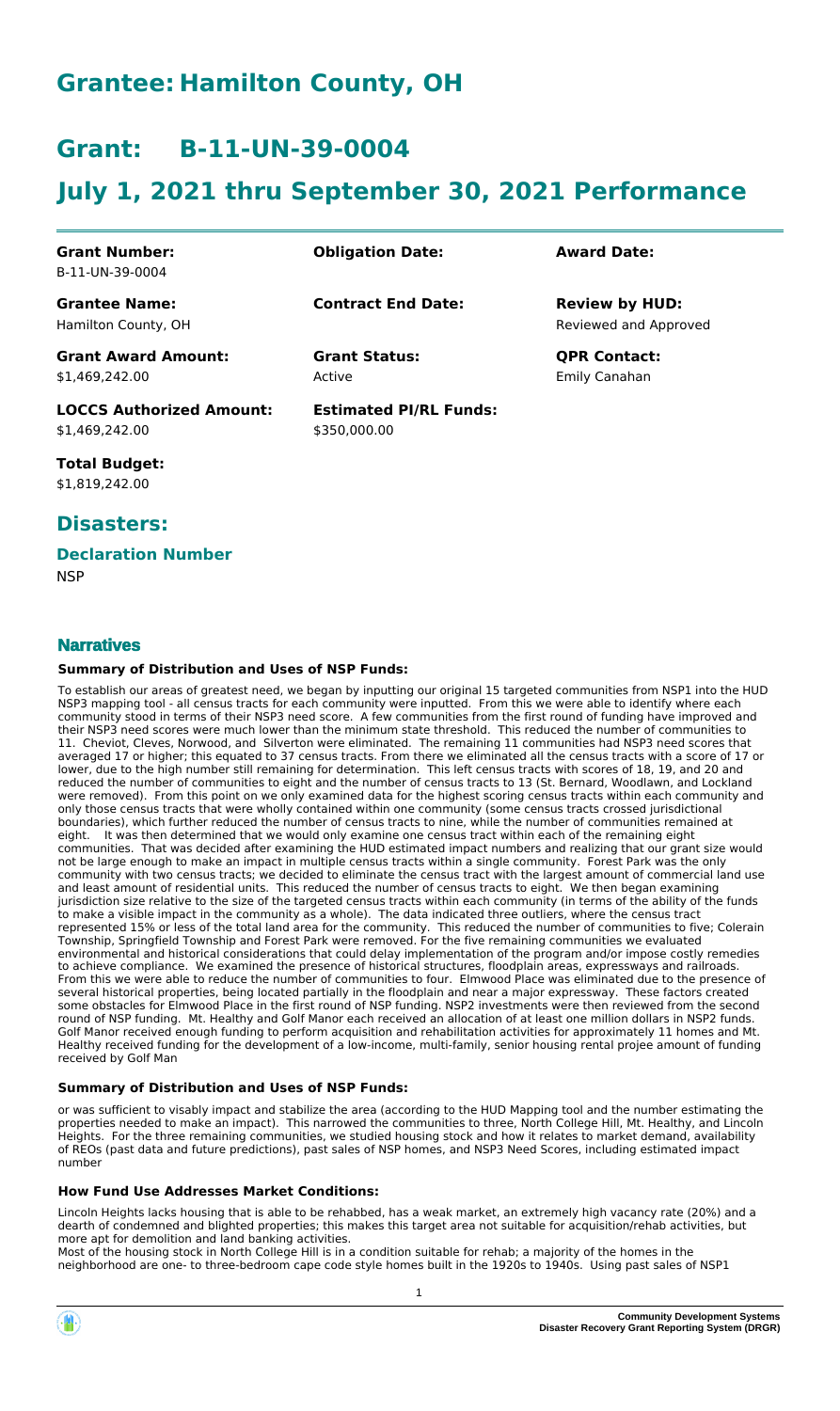homes as an indicator, the market of the target area within North College Hill has proven to be strong; the three homes that have been completed through NSP1 were under contract within a week of being listed. Several additional homes are currently being rehabbed and will be completed this year. The vacancy rate in North College Hill is 6%. There has been an abundace of foreclosed properties available through the NCST in North College Hill and future predictions indicate that this will continue, making our proposed number of units to be rehabbed attainable.

#### **Ensuring Continued Affordability:**

Hamilton County will follow the HOME program standards as a minimum in complying with the long-term affordability component of the NSP3 program. Funding provided per rental or homeownership unit less than \$15,000 will have a 5-year affordability period, funding provided between \$15,000 - \$40,000 per unit will have a 10-year affordability period, and funding greater the \$40,000 per unit will have a 15-year affordability period.

#### **Definition of Blighted Structure:**

The definition of blighted structure below is from the Ohio Revised Code Section 1.08:

(B) "Blighted parcel" means either of the following:

(1) A parcel that has one or more of the following conditions:

(a) A structure that is dilapidated, unsanitary, unsafe, or vemin infested and that because of its condition has been designated by an agency that is responsible for the enforcement of housing, building, or fire codes as unfit for human habitation or use;

(b) The property poses a direct threat to public health or safety in its present condition by reason of environmentally hazardous conditions, solid waste pollution, or contamination;

(c) Tax or special assessment delinquencies exceeding the fair value of the land that remain unpaid thirty-five days after notice to pay has been mailed.

(2) A parcel that has two or more of the following conditions that, collectively considered, adversely affect surrounding or community property values or entail land use relationships that cannot reasonably be corrected through existing zoning codes or other land use regulations:

(a) Dilapidation and deterioration;

(b) Age and obsolescence;

(c) Inadequate provision for ventilation, light, air, sanitation, or open spaces;

(d) Unsafe and unsanitary conditions;

(e) Hazards that endanger lives or properties by fire or other causes;

(f) Noncompliance with building, housing, or other codes;

(g) Nonworking or disconnected utilities; (h) Is vacant or contains an abandoned structure;

(i) Excessive dwelling unit density;

(j) Is located in an area of defective or inadequate street layout;

(k) Overcrowding of buildings on the land;

(l) Faulty lot layout in relation to size, adequacy, accessibility, or usefulness;

(m) Vermin infestation;

(n) Extensive damage or destruction caused by a major disaster when the damage has not been remediated within a reasonable time;

(o) Identified hazards to health and safety that are conducive to ill health, transmission of disease, juvenile delinquency, or crime;

(p) Ownership or multiple ownership of a single parcel when the owner, or a majority of the owners of a parcel in the case of multiple ownership, cannot be located.

(C) When determining whether a property is a blighted parcel or whether an area is a blighted area or slum for the purposes of this section, no person shall consider whether there is a comparatively better use for any premises, property, structure, area, or portion of an area, or whether the property could generate more tax revenues if put to another use.

(D)(1) Notwithstanding any other provision of this section, absent any environmental or public health hazard that cannot be corrected under its current use or ownership, a property is not a blighted parcel because of any condition listed in division (B) of this section if the condition is consistent with conditions that are normally incident to generally accepted agricultural practices and the land is used for agricultural purposes as defined in section 303.01 or 519.01 of the Revised Code, or the county auditor of the county in which the land is located has determined under section 5713.31 of the Revised Code that the land is "land devoted exclusively to agricultural use" as defined in section 5713.30 of the Revised Code. (2) A property that under division  $(D)(1)$  of this section is not a blighted parcel shal

#### **Definition of Blighted Structure:**

l not be included in a blighted area or slum. Effective Date: 2007 SB7 10-10-2007

#### **Definition of Affordable Rents:**

We are not proposing to rehabilitate or construct any rental units, but if we do, the units will be subject to the HOME rents.

#### **Housing Rehabilitation/New Construction Standards:**

Residential properties acquired and rehabilitated under this program will be subject to Hamilton County's NSP Residential Rehabilitation Standards. This document includes green and energy efficiency standards that will be required in conjunction with rehabilitation of the residential structure. In addition, units will be subject to the Lead Based Paint regulations, as specified in Section 401 (b) of the Lead Based Paint Poisoning Prevention Act, and 24 CFR Part 35 Subparts B and J.

#### **Vicinity Hiring:**

The County will provide, to the maximum extent possible, for the hiring of individuals and small businesses that are owned/operated by persons residing in the vicinity of NSP3 projects, with vicinity defined as Hamilton County. This includes, but is not limited to, updating procurement procedures to incorporate preferences for vicinity hiring and specifing in developer contracts the requirement to reach out to local individuals and businesses when hiring or contracting opportunities arise. Local, state, and federal procurement procedures will still be followed.

#### **Procedures for Preferences for Affordable Rental Dev.:**

Due to the existing rental market conditions of Hamilton County and our targeted areas, rental development is not a priority. According to the 2005 - 2009 American Community Survey, 37.8% of the units in Hamilton County are renteroccupied, which is 3.7% higher than the percent renter-occupied in the United States. The renter-occupied rates for Lincoln Heights and North College Hill, our targeted areas, are 70.5% and 33.9% respectively. Hamilton County has a rental vacancy rate of 13.3%, compared to the United States rental vacancy rate of 8.43%. Lincoln Heights and North College Hill have rental vacancy rates of 14.4% and 8.4%, respectively. The number of renter-occupied housing units in our targeted

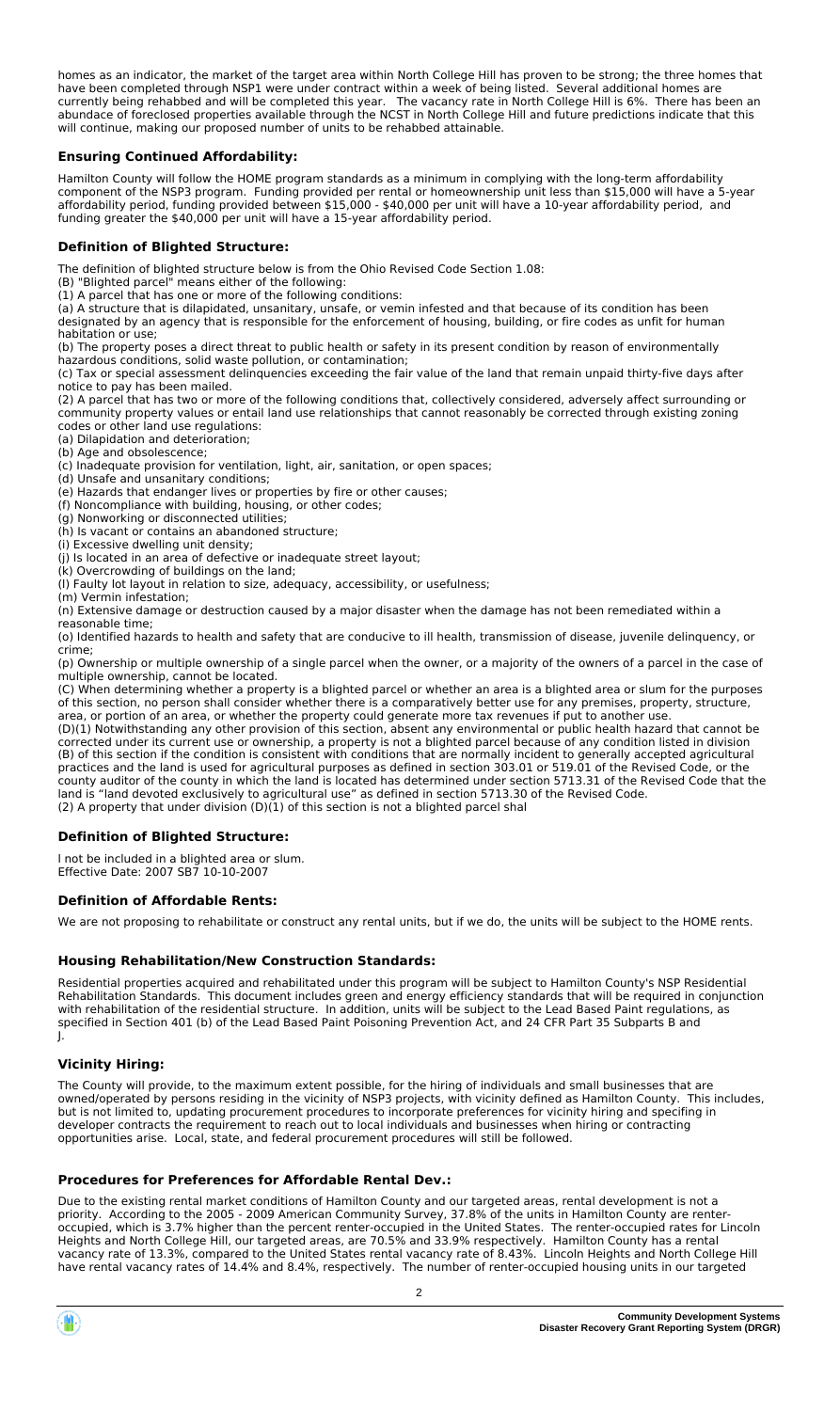areas is on par or significantly higher than the national average. The same can be said for the rental vacancy rate. The rental vacancy rates of our targeted areas and of the County indicate that this area has an abundance of vacant rental housing on the market, and developing more rental housing could over-saturate the already high number of rental units available.

North College Hill's Comprehensive Plan, written in 2008, specifically mentions promotion and creation of new home ownership opportunities as a priority, and states that "the relatively low rate of home ownership has been a concern of the city of North College Hill and is expected to remain an issue in the near future." According to the 2005 – 2009 American Community Survey, the homeownership rate in Hamilton County (outside of the city) is 77%, while North College Hill's is 66%. Due to this data, the data in the previous paragraph, the data from another section of this plan, and the sentiments from North College Hill's Comprehensive Plan, we decided that developing additional homeownership opportunities is the most viable option for this community.

As discussed in another section of this plan, the housing market in Lincoln Heights is very weak (the homeownership rate is only 30%) and the number of blighted/condemned structures is extremely high. The large scale redevelopment project (Villas at the Valley) being funded partially with NSP1 and NSP2 dollars has or will create 77 rental units at or below 60% of AMI and 4 units of homeownership, while at the same time ridding the community of severely deteriorated housing. It is believed that scattered-site demolition, in conjunction with the Valley Homes project, will provide much needed stabilization to the area and will provide in-fill housing opportunities once the market in this struggling community improves. It is our opinion, based on the discussed data, that developing additional rental units would not be viable. Demolition would provide the greatest benefit to Lincoln Heights at this time.

#### **Grantee Contact Information:**

Pat Hanrahan, Manager of Community Development pat.hanrahan@hamilton-co.org 513-946-8234 138 E. Court Street, Suite 1002, Cincinnati, OH 45202

| <b>Overall</b>                                     | <b>This Report Period</b> | <b>To Date</b> |
|----------------------------------------------------|---------------------------|----------------|
| <b>Total Projected Budget from All Sources</b>     | \$0.00                    | \$1,721,378.98 |
| <b>Total Budget</b>                                | \$0.00                    | \$1,721,378.98 |
| <b>Total Obligated</b>                             | \$0.00                    | \$1,719,762.67 |
| <b>Total Funds Drawdown</b>                        | \$0.00                    | \$1,719,762.67 |
| <b>Program Funds Drawdown</b>                      | \$0.00                    | \$1,469,242.00 |
| <b>Program Income Drawdown</b>                     | \$0.00                    | \$250,520.67   |
| <b>Program Income Received</b>                     | \$0.00                    | \$250,520.67   |
| <b>Total Funds Expended</b>                        | \$0.00                    | \$1,719,762.67 |
| <b>HUD Identified Most Impacted and Distressed</b> | \$0.00                    | \$0.00         |
| <b>Other Funds</b>                                 | \$0.00                    | \$0.00         |
| <b>Match Funds</b>                                 | \$0.00                    | \$0.00         |
| Non-Match Funds                                    | \$0.00                    | \$0.00         |

#### **Funds Expended**

| <b>Overall</b>                                   | <b>This Period</b> | <b>To Date</b> |
|--------------------------------------------------|--------------------|----------------|
| Cincinnati Habitat for Humanity                  | \$0.00             | \$645,134.08   |
| Cincinnati Housing Partners                      | \$0.00             | \$294,158.25   |
| Hamilton County Community Development Department | \$0.00             | \$329,678.69   |
| Homesteading and Urban Redevelopment Corporation | \$0.00             | \$450,791.65   |

### **Progress Toward Required Numeric Targets**

| <b>Requirement</b>                  | <b>Target</b>  | <b>Projected</b> | <b>Actual</b> |
|-------------------------------------|----------------|------------------|---------------|
| <b>Overall Benefit Percentage</b>   | 99.99%         | $.00\%$          | $.00\%$       |
| <b>Minimum Non Federal Match</b>    | \$.00          | \$.00            | \$.00         |
| <b>Overall Benefit Amount</b>       | \$1,672,154.77 | \$.00            | \$.00         |
| <b>Limit on Public Services</b>     | \$220,386.30   | \$.00            | \$.00         |
| <b>Limit on Admin/Planning</b>      | \$146.924.20   | \$146,920.00     | \$145,303.69  |
| <b>Limit on Admin</b>               | \$.00          | \$146,920.00     | \$145,303.69  |
| <b>Most Impacted and Distressed</b> | \$.00          | \$.00            | \$.00         |